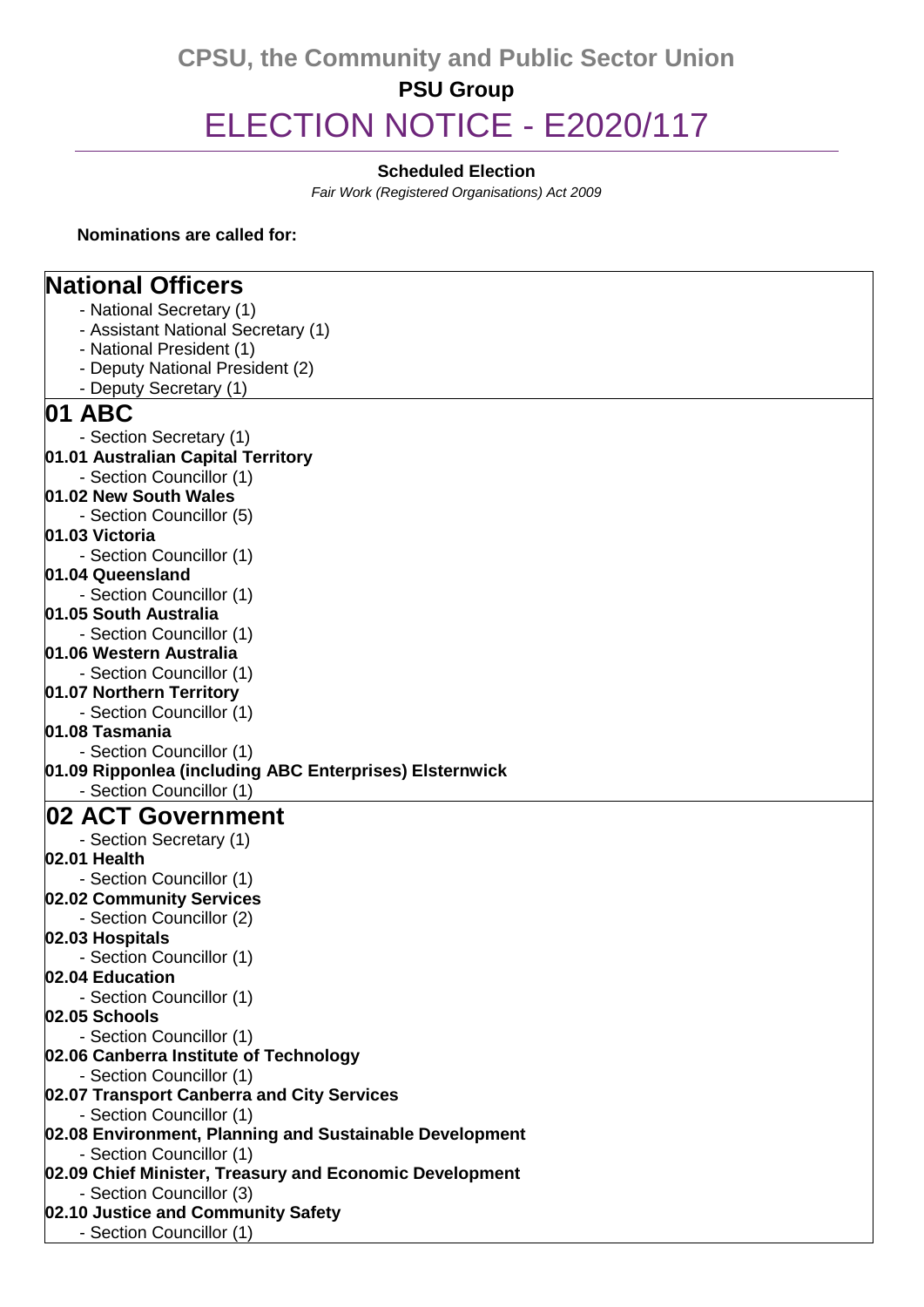| 03 Treasury and Finance                                                              |
|--------------------------------------------------------------------------------------|
| - Section Secretary (1)                                                              |
| 04 Indigenous Peoples Organisations                                                  |
| - Section Secretary (1)                                                              |
| 04.01 National Indigenous Australians Agency ACT                                     |
| - Section Councillor (2)                                                             |
| 04.02 National Indigenous Australians Agency NT                                      |
| - Section Councillor (2)                                                             |
| 04.03 National Indigenous Australians Agency WA                                      |
| - Section Councillor (1)                                                             |
| 04.04 National Indigenous Australians Agency SA                                      |
| - Section Councillor (1)                                                             |
| 04.05 National Indigenous Australians Agency FNQ                                     |
| - Section Councillor (1)                                                             |
| 04.06 National Indigenous Australians Agency South QLD                               |
| - Section Councillor (1)                                                             |
| 04.07 National Indigenous Australians Agency NSW                                     |
| - Section Councillor (1)<br>04.08 National Indigenous Australians Agency VIC and TAS |
| - Section Councillor (1)                                                             |
| 04.09 Torres Strait Regional Authority                                               |
| - Section Councillor (1)                                                             |
| 04.10 Aboriginal Hostels Limited                                                     |
| - Section Councillor (1)                                                             |
| 04.11 Land Councils                                                                  |
| - Section Councillor (1)                                                             |
| 04.12 Small Indigenous Peoples Organisations                                         |
| - Section Councillor (1)                                                             |
| 05 Courts and Tribunals                                                              |
| - Section Secretary (1)                                                              |
| 06 Attorney Generals                                                                 |
| - Section Secretary (1)                                                              |
| 06.01 AGD Heritage                                                                   |
| - Section Councillor (2)                                                             |
| 06.02 AGD IR                                                                         |
| - Section Councillor (2)                                                             |
| 06.03 AGS                                                                            |
| - Section Councillor (2)                                                             |
| 06.04 AG Small Agencies                                                              |
| - Section Councillor (2)                                                             |
| 07 Australia Post                                                                    |
| - Section Secretary (1)                                                              |
| 07.01 NSW/ACT                                                                        |
| - Section Councillor (1)                                                             |
| 07.02 VIC/TAS                                                                        |
| - Section Councillor (2)                                                             |
| 07.03 QLD                                                                            |
| - Section Councillor (1)                                                             |
| 07.04 SA/NT                                                                          |
| - Section Councillor (1)                                                             |
| 07.05 WA                                                                             |
| - Section Councillor (1)                                                             |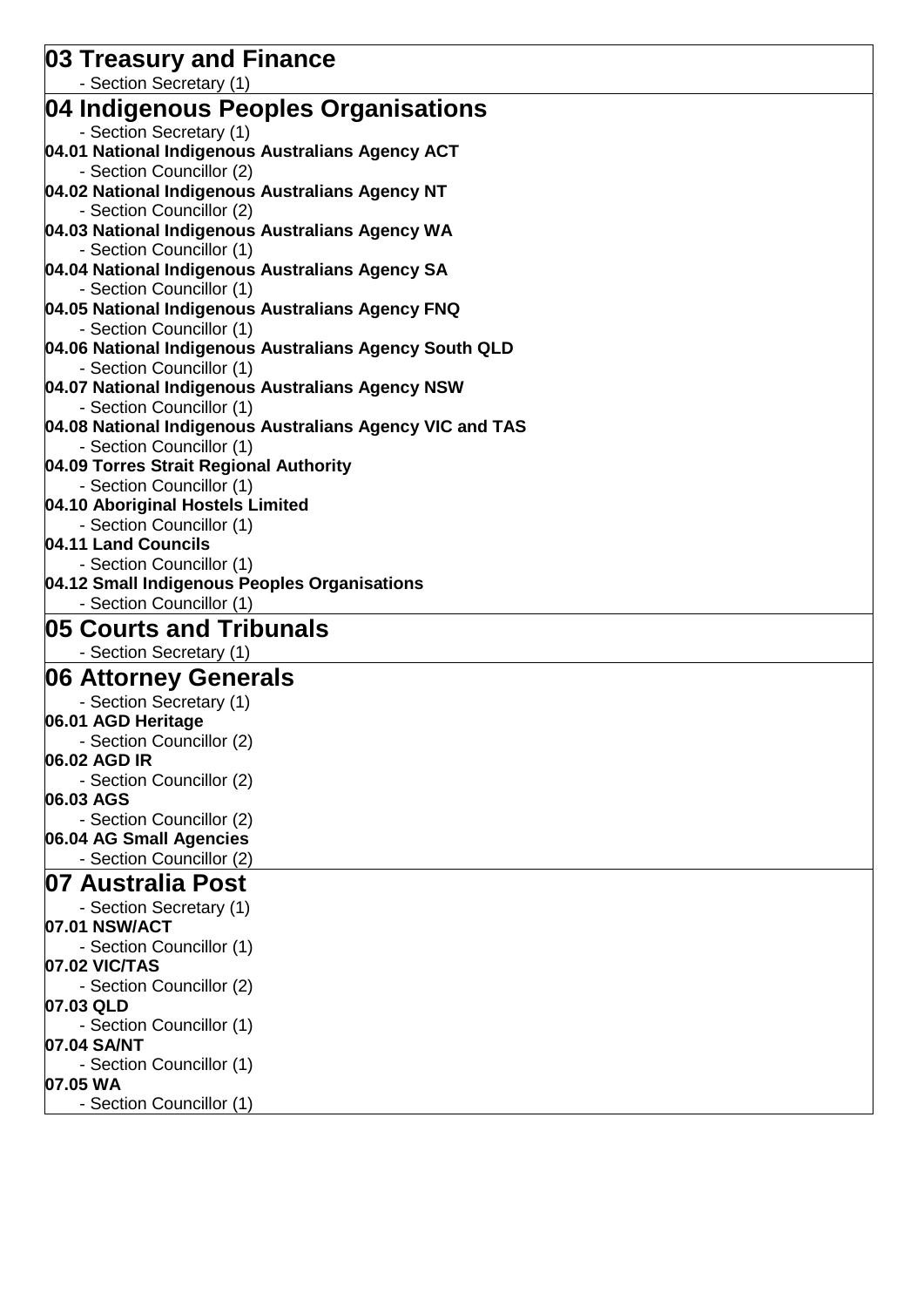### **08 Cultural Institutions**

- Section Secretary (1)

**08.01 Australian National Maritime Museum**

- Section Councillor (1)

- **08.02 Australian War Memorial**
- Section Councillor (1)
- **08.03 National Library of Australia**
- Section Councillor (1)
- **08.04 National Museum of Australia** - Section Councillor (1)
- **08.05 National Archives of Australia**
- Section Councillor (2)
- **08.06 National Gallery of Australia**
- Section Councillor (1)
- **08.07 National Film and Sound Archive** - Section Councillor (1)
- **08.08 Small APS Cultural Institutions**
- Section Councillor (1)
- **08.09 Small non-APS Cultural institutions**
- Section Councillor (1) **08.10 AIATSIS**
	- Section Councillor (1)

## **09 CSIRO**

- Section Secretary (1)
- Section President (1)
- Section Deputy President (2)
- Treasurer (1)
- **09.01 ACT**
- Section Councillor (1)
- **09.02 NSW**
- Section Councillor (1) **09.03 VIC**
- Section Councillor (1)
- **09.04 TAS**
	- Section Councillor (1)
- **09.05 SA**
- Section Councillor (1)

### **09.06 WA**

- Section Councillor (1)
- **09.07 Southern Queensland**
- Section Councillor (1)
- **09.08 Northern Australia**
- Section Councillor (1)

### **10 Climate Change and Industry**

- Section Secretary (1)
- **10.01 Department of Industry, Science, Energy and Resources**
- Section Councillor (5)
- **10.02 National Measurement Institute**
- Section Councillor (1)

### **10.03 Questacon**

- Section Councillor (1)
- **10.04 Clean Energy Regulator**
- Section Councillor (1)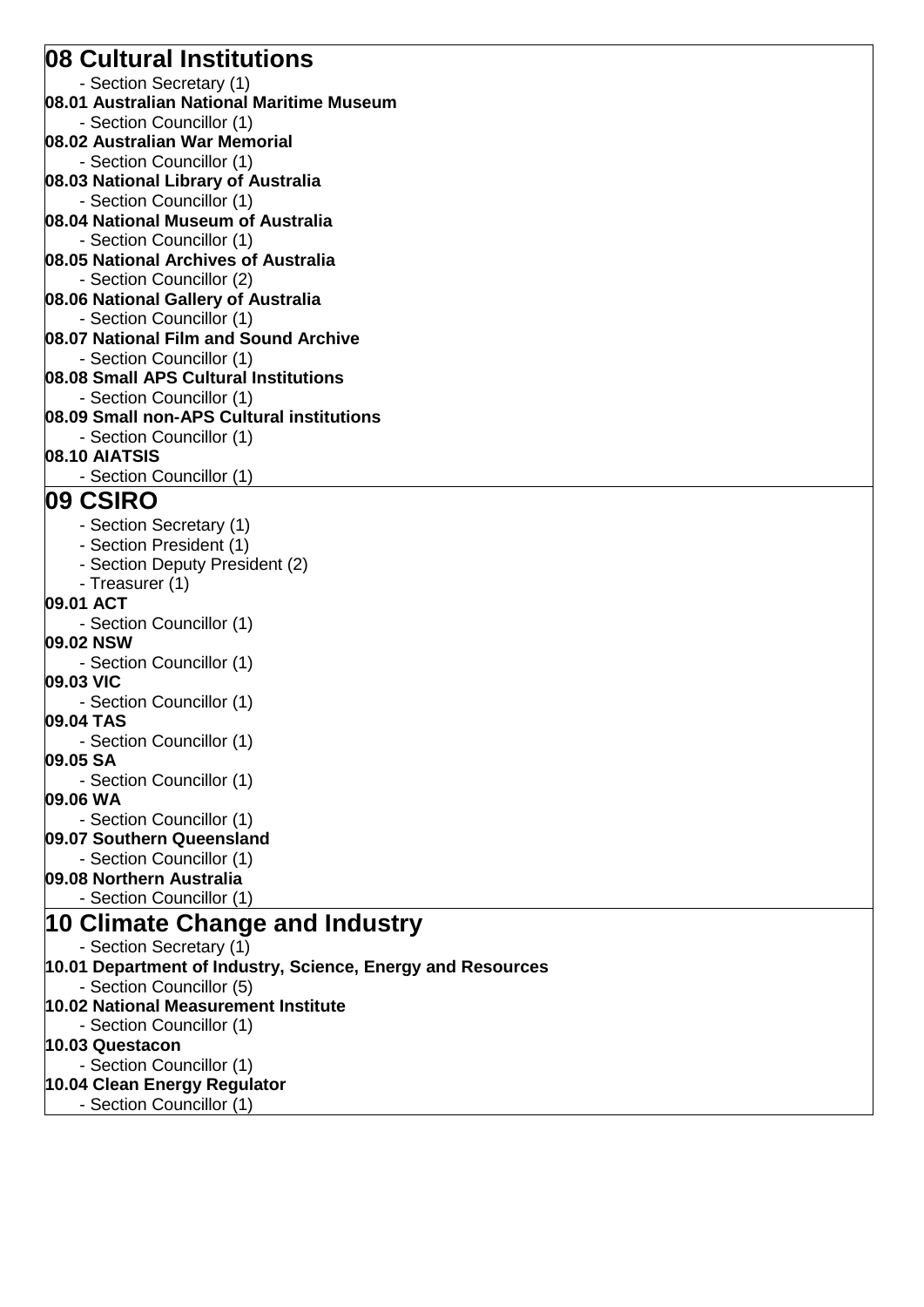## **11 Home Affairs**

- Section Secretary (1)
- Section President (1)
- Governing Councillor (1)

## **11 Immigration and Border Protection**

- **11.01 ABF Australian Capital Territory**
	- Section Councillor (1)
- **11.02 ABF Marine Unit**
- Section Councillor (1)
- **11.03 Immi Australian Capital Territory** - Section Councillor (2)
- **11.04 ABF Far North Queensland**
- Section Councillor (1)
- **11.05 Immi Far North Queensland** - Section Councillor (1)
- **11.06 ABF New South Wales**
- Section Councillor (2) **11.07 Immi New South Wales**
- Section Councillor (2)
- **11.08 ABF Northern Territory** - Section Councillor (1)
- **11.09 Immi Northern Territory**
- Section Councillor (1)
- **11.10 ABF South Australia**
- Section Councillor (1) **11.11 Immi South Australia**
- Section Councillor (1)
- **11.12 ABF Southern Queensland**
	- Section Councillor (1)
- **11.13 Immi Southern Queensland**
- Section Councillor (1)
- **11.14 ABF Tasmania**
- Section Councillor (1)
- **11.15 Immi Tasmania**
- Section Councillor (1)
- **11.16 ABF Victoria**
- Section Councillor (2)
- **11.17 Immi Victoria**
- Section Councillor (2)
- **11.18 ABF Western Australia**
- Section Councillor (1)
- **11.19 Immi Western Australia**
	- Section Councillor (1)

## **12 Education, Skills and Employment**

- Section Secretary (1)
- **12.01 Australian Capital Territory**
- Section Councillor (6)
- **12.02 Outside ACT**
- Section Councillor (3)
- **12.03 Small Agencies**
- Section Councillor (1)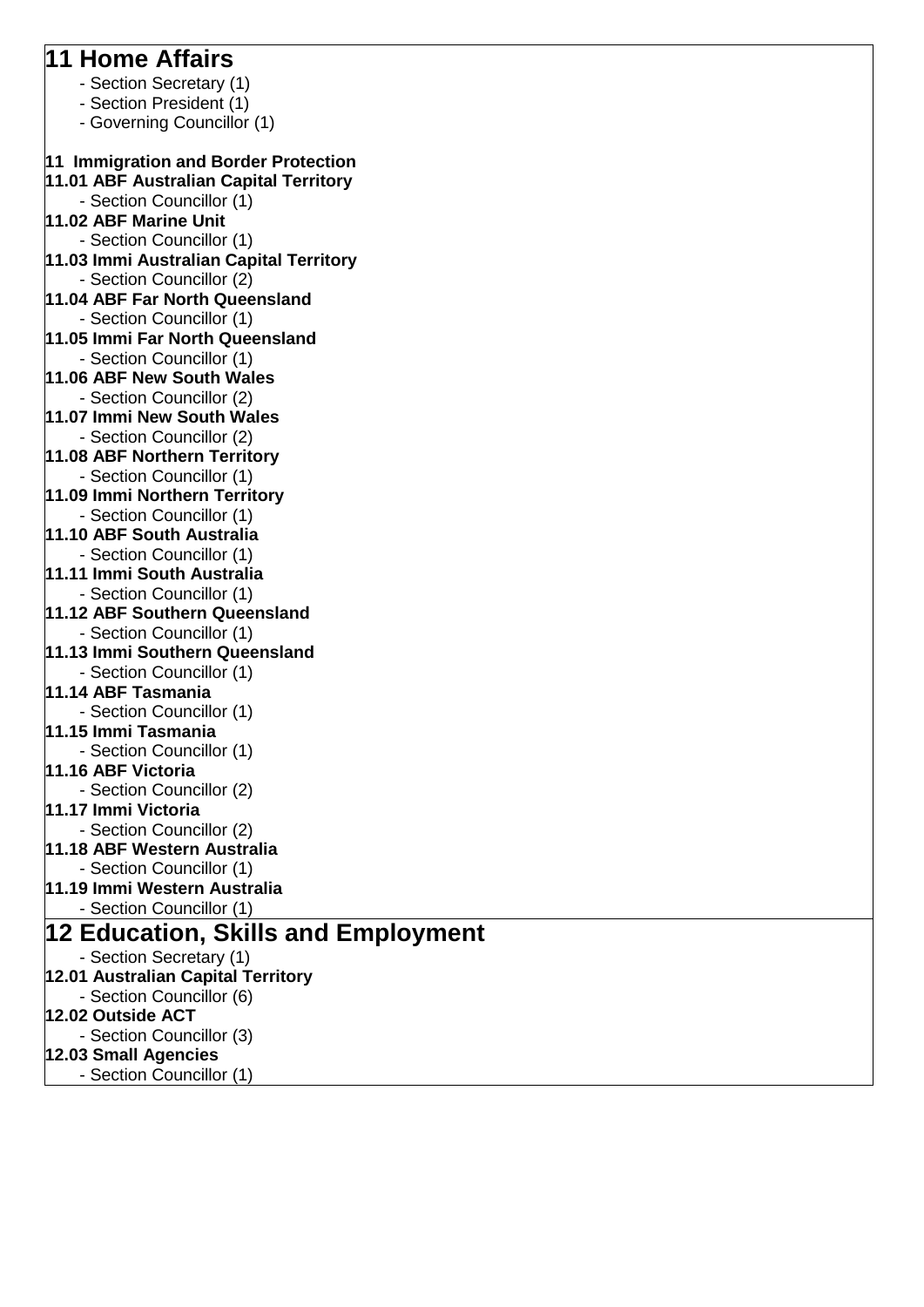### **13 Defence** - Section Secretary (1) **13.01 Australian Capital Territory** - Section Councillor (3) **13.02 New South Wales** - Section Councillor (3) **13.03 Victoria** - Section Councillor (3) **13.04 Far North Queensland** - Section Councillor (1) **13.05 South Queensland** - Section Councillor (2) **13.06 South Australia** - Section Councillor (1) **13.07 Western Australia** - Section Councillor (1) **13.08 Northern Territory** - Section Councillor (1) **13.09 Tasmania** - Section Councillor (1) **13.10 Defence Science and Technology Group** - Section Councillor (2) **13.11 Capability Acquisition and Sustainment Group** - Section Councillor (2) **13.12 Defence Housing Authority** - Section Councillor (1) **14 National Disability Insurance** - Section Secretary (1) **14.01 ACT** - Section Councillor (1) **14.02 NSW** - Section Councillor (1) **14.03 VIC** - Section Councillor (1) **14.04 QLD** - Section Councillor (1) **14.05 SA** - Section Councillor (1) **14.06 WA** - Section Councillor (1) **14.07 TAS** - Section Councillor (1) **14.08 NT** - Section Councillor (1) **15 Food Inspectorial** - Section Secretary (1) - Section President (1) - Section Deputy President (1) - Assistant Section Secretary (1) **15.01 ACT & NSW** - Section Councillor (1) **15.02 QLD** - Section Councillor (1) **15.03 SA & NT** - Section Councillor (1) **15.04 WA** - Section Councillor (1) **15.05 VIC & TAS** - Section Councillor (1)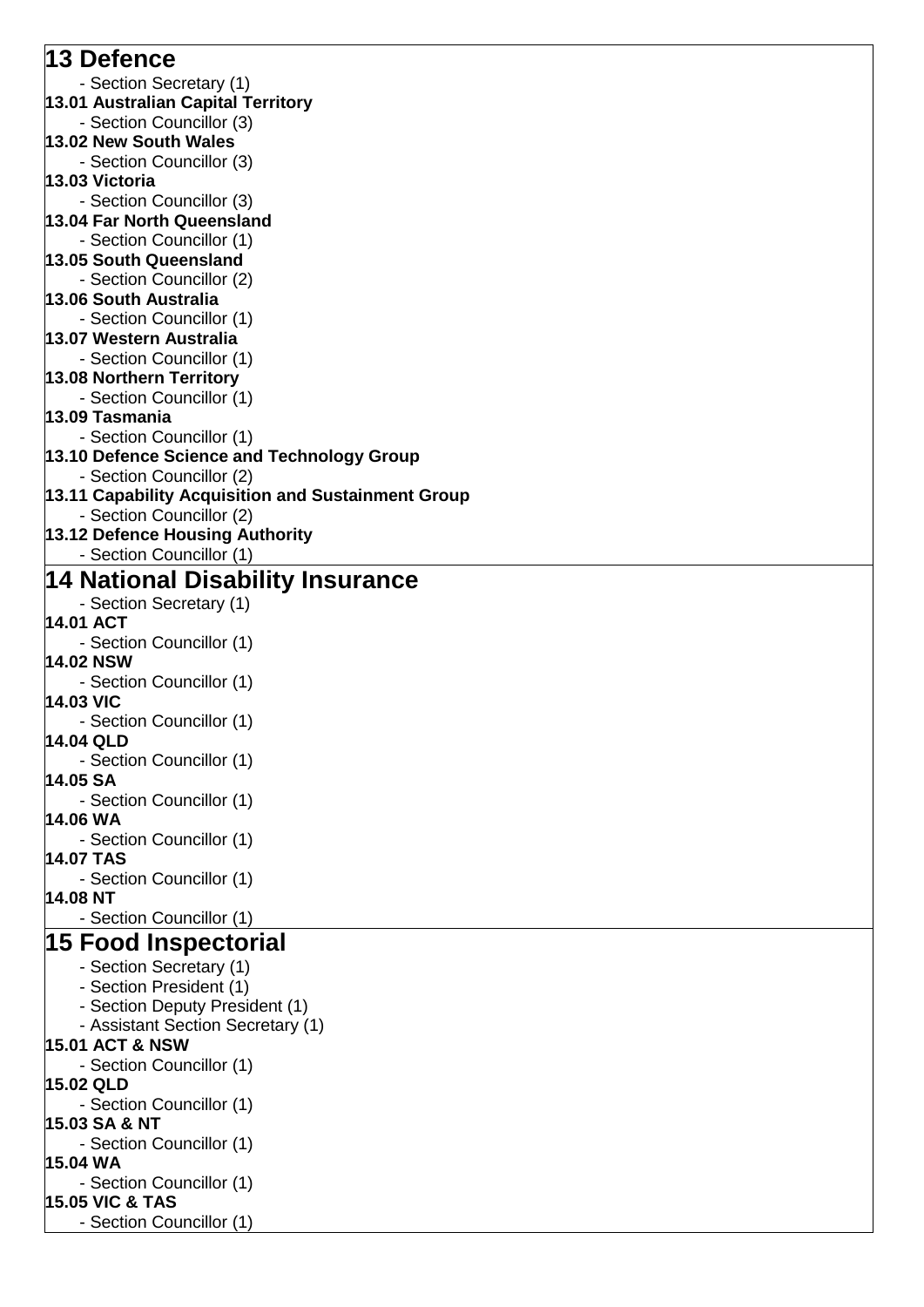| 16 Foreign Affairs, Aid and Trade                               |
|-----------------------------------------------------------------|
| - Section Secretary (1)                                         |
| 17 Social Services                                              |
| - Section Secretary (1)                                         |
| 17.01 DSS Australian Capital Territory                          |
| - Section Councillor (4)<br>17.02 DSS New South Wales           |
| - Section Councillor (2)                                        |
| 17.03 DSS Victoria                                              |
| - Section Councillor (1)                                        |
| 17.04 DSS Queensland and Northern Territory                     |
| - Section Councillor (1)                                        |
| 17.05 DSS South Australia                                       |
| - Section Councillor (1)                                        |
| 17.06 DSS Western Australia                                     |
| - Section Councillor (1)                                        |
| 17.07 DSS Tasmania                                              |
| - Section Councillor (1)                                        |
| 17.08 Australian Institute of Family Studies                    |
| - Section Councillor (1)                                        |
| 17.09 Quality Agency                                            |
| - Section Councillor (1)                                        |
| 17.10 Digital Transformation Agency<br>- Section Councillor (1) |
|                                                                 |
| ∣18 Private Sector                                              |
| - Section Secretary (1)                                         |
| <b>19 NT Public Service</b>                                     |
| - Section Secretary (1)                                         |
| 19.01 Government                                                |
| - Section Councillor (1)                                        |
| 19.02 Territory Families                                        |
| - Section Councillor (2)                                        |
| 19.03 Business                                                  |
| - Section Councillor (1)                                        |
| 19.04 Primary Industries                                        |
| - Section Councillor (1)                                        |
| 19.05 Community and Housing<br>- Section Councillor (1)         |
| <b>19.06 Tourism and Culture</b>                                |
| - Section Councillor (1)                                        |
| 19.07 Infrastructure                                            |
| - Section Councillor (1)                                        |
| 19.08 Education                                                 |
| - Section Councillor (1)                                        |
| 19.09 Health                                                    |
| - Section Councillor (2)                                        |
| <b>19.10 Justice</b>                                            |
| - Section Councillor (2)                                        |
| 19.11 Police, Fire and Emergency                                |
| - Section Councillor (1)                                        |
| 19.12 Power and Water                                           |
| - Section Councillor (1)                                        |
| <b>20 Prime Minister and Cabinet</b>                            |
| - Section Secretary (1)                                         |
|                                                                 |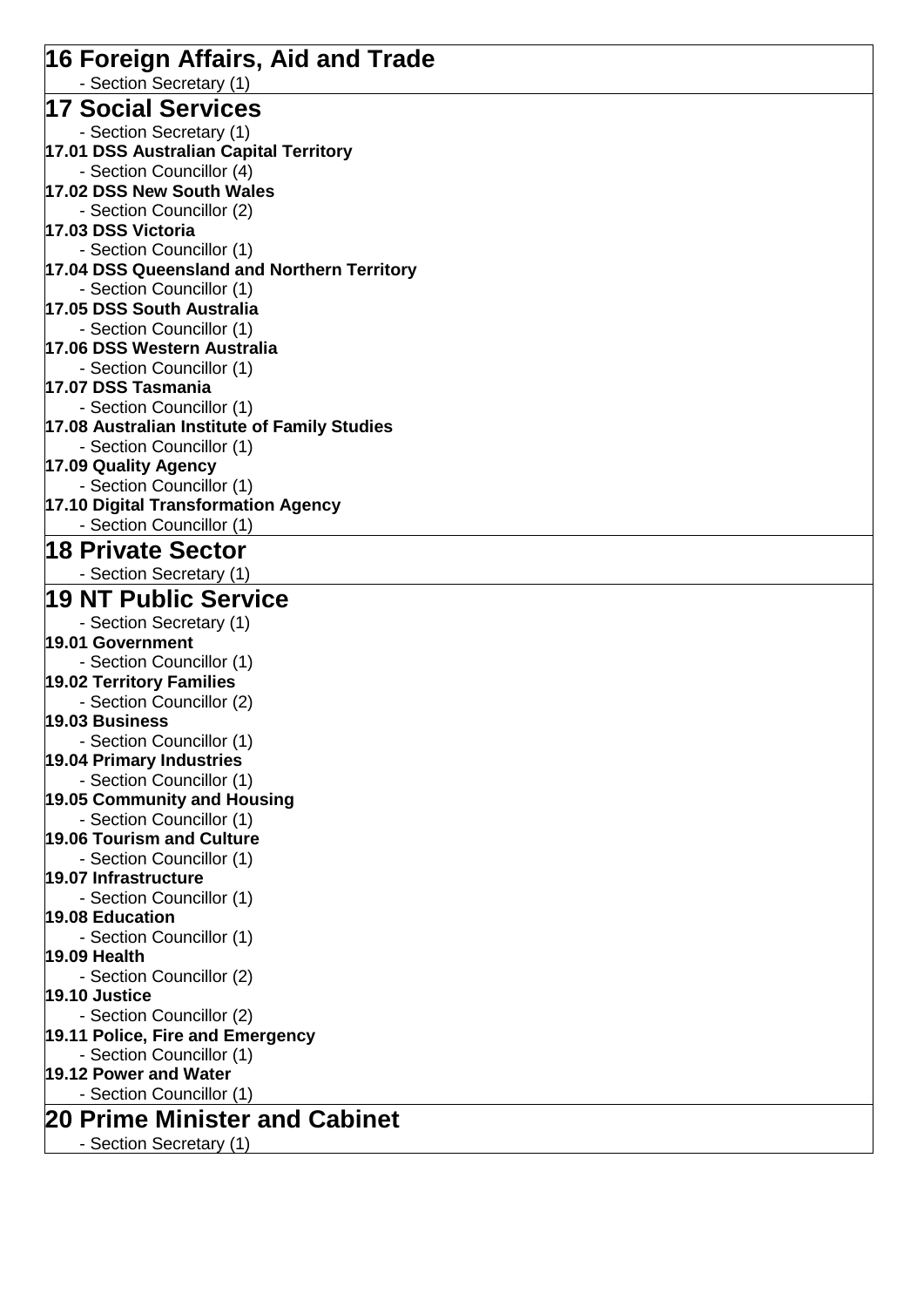| 21 Agriculture, Water and Environment         |  |
|-----------------------------------------------|--|
| - Section Secretary (1)                       |  |
| <b>21.01 DAWE ACT</b>                         |  |
| - Section Councillor (4)                      |  |
| <b>21.02 DAWE NSW</b>                         |  |
| - Section Councillor (3)                      |  |
| <b>21.03 DAWE VIC</b>                         |  |
| - Section Councillor (2)                      |  |
| <b>21.04 DAWE FNQ</b>                         |  |
| - Section Councillor (1)                      |  |
| 21.05 DAWE Southern Queensland                |  |
| - Section Councillor (1)                      |  |
| <b>21.06 DAWE SA</b>                          |  |
| - Section Councillor (1)                      |  |
| <b>21.07 DAWE WA</b>                          |  |
| - Section Councillor (1)                      |  |
| <b>21.08 DAWE NT</b>                          |  |
| - Section Councillor (1)                      |  |
| 21.09 DAWE Tasmania and Antarctic Territories |  |
| - Section Councillor (1)                      |  |
| <b>21.10 Parks</b>                            |  |
| - Section Councillor (1)                      |  |
| 21.11 Veterinarians                           |  |
| - Section Councillor (1)                      |  |
| 21.12 Small Agencies                          |  |
| - Section Councillor (1)                      |  |
| <b>22 Statistics</b>                          |  |
| - Section Secretary (1)                       |  |
| 22.01 ACT                                     |  |
| - Section Councillor (3)                      |  |
| <b>22.02 NSW</b>                              |  |
| - Section Councillor (1)                      |  |
| 22.03 Melbourne                               |  |
| - Section Councillor (1)                      |  |
| 22.04 QLD                                     |  |
| - Section Councillor (1)<br>22.05 SA          |  |
|                                               |  |
| - Section Councillor (1)<br>22.06 WA          |  |
|                                               |  |
| - Section Councillor (1)<br>22.07 NT          |  |
| - Section Councillor (1)                      |  |
| <b>22.08 TAS</b>                              |  |
| - Section Councillor (1)                      |  |
| 22.09 PSO Interviewers                        |  |
| - Section Councillor (4)                      |  |
| 22.10 Geelong                                 |  |
| - Section Councillor (1)                      |  |
|                                               |  |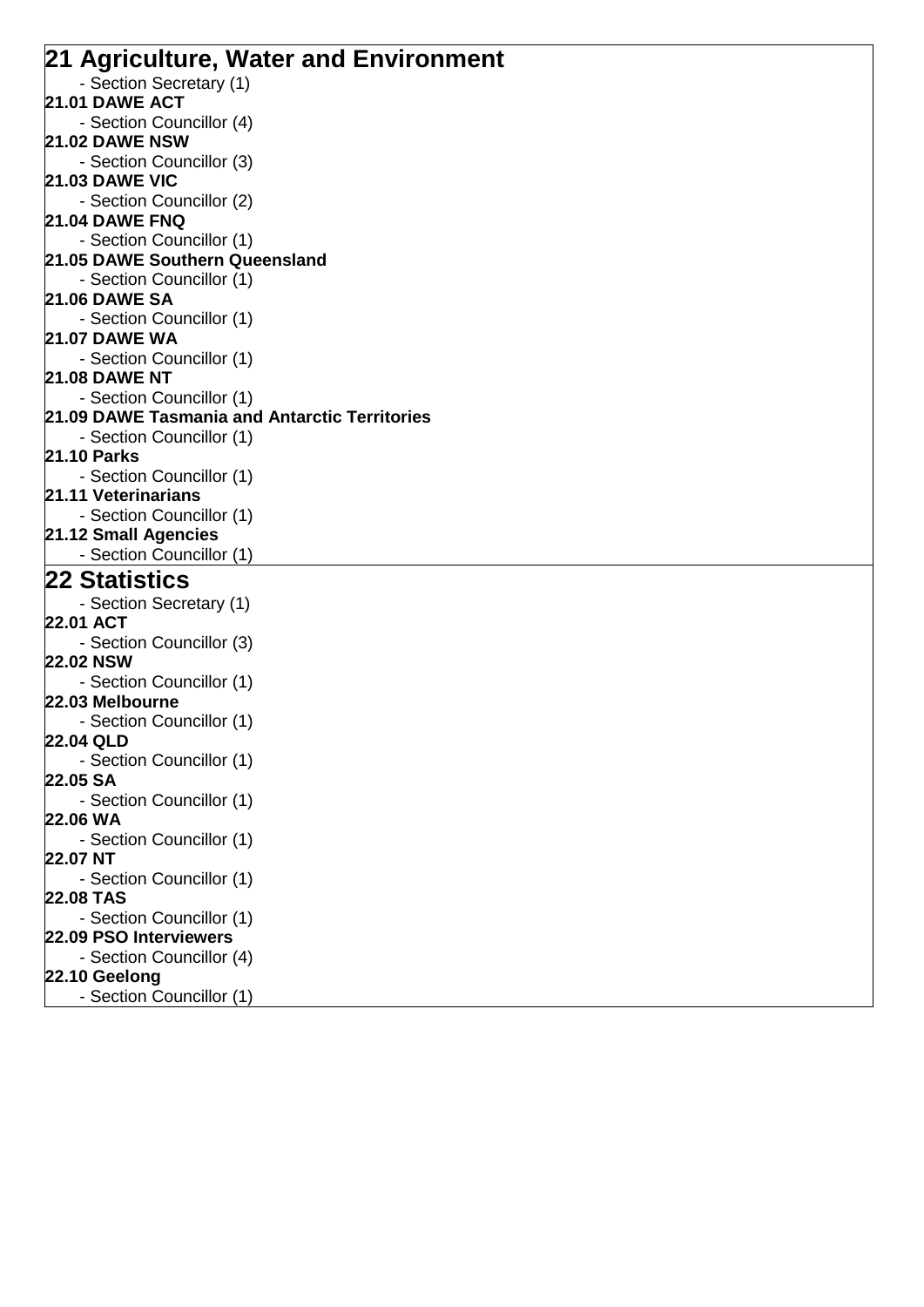### **23 Tax**

- Section Secretary (1)
- Section President (1)
- Governing Councillor (1)
- Assistant Section Secretary (2)
- Section Deputy President (2)
- **23.01 Albury**
	- Section Councillor (1)
- **23.02 Box Hill**
- Section Councillor (1)
- **23.03 Brisbane**
- Section Councillor (1)
- **23.04 Canberra**
- Section Councillor (1)
- **23.05 Melbourne**
	- Section Councillor (1)
- **23.06 Chermside**
- Section Councillor (1)
- **23.07 Dandenong**
	- Section Councillor (1)
- **23.08 Geelong**
	- Section Councillor (1)
- **23.09 Hobart**
- Section Councillor (1) **23.10 Gosford**
- 
- Section Councillor (1) **23.11 Moonee Ponds**
- Section Councillor (1)
- **23.12 Newcastle**
- Section Councillor (1)
- **23.13 Northbridge**
- Section Councillor (1)
- **23.14 Parramatta**
- Section Councillor (1)
- **23.15 Penrith**
	- Section Councillor (1)
- **23.16 Adelaide**
- Section Councillor (1)
- **23.17 Sydney** - Section Councillor (1)
- **23.18 Townsville**
- Section Councillor (1)
- **23.19 Upper Mount Gravatt**
- Section Councillor (1)
- **23.20 Wollongong**
- Section Councillor (1)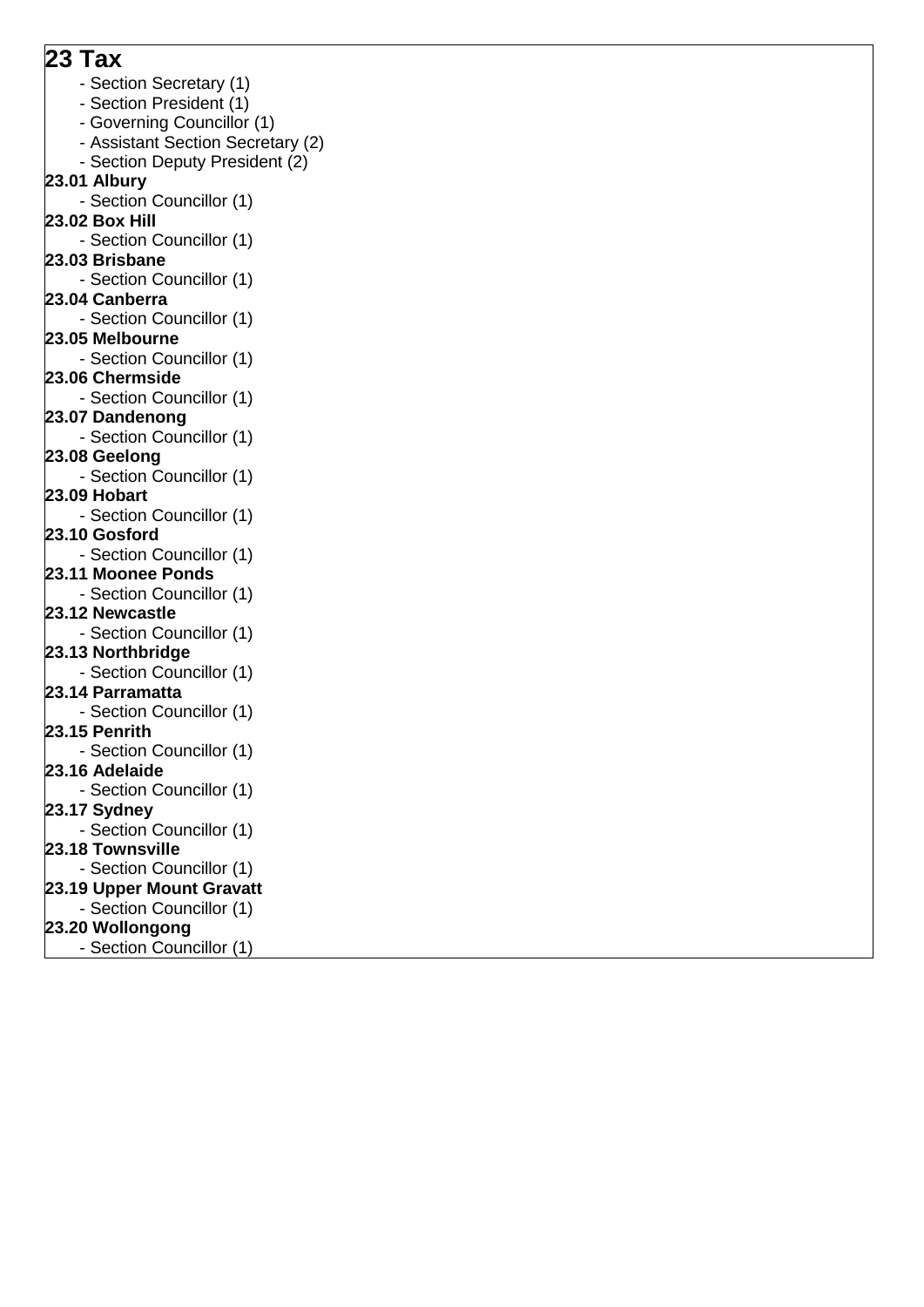| 24 Telstra                                                  |
|-------------------------------------------------------------|
| - Section Secretary (1)                                     |
| 24.01 Southern Queensland                                   |
| - Section Councillor (1)                                    |
| 24.02 North Queensland                                      |
| - Section Councillor (1)                                    |
| 24.03 NSW and ACT                                           |
| - Section Councillor (2)                                    |
| 24.04 Western Australia                                     |
| - Section Councillor (1)                                    |
| 24.05 VIC and TAS                                           |
| - Section Councillor (3)                                    |
| 24.06 SA and NT                                             |
| - Section Councillor (1)                                    |
| 24.07 Telstra Labour hire                                   |
| - Section Councillor (1)                                    |
| 25 Meteorology                                              |
| - Section Secretary (1)                                     |
| 25.01 Meteorology                                           |
| - Section Councillor (8)                                    |
| 26 Aviation                                                 |
| - Section Secretary (1)                                     |
| <b>27 Veterans Affairs</b>                                  |
| - Section Secretary (1)                                     |
| 27.01 ACT                                                   |
| - Section Councillor (1)                                    |
| <b>27.02 NSW</b>                                            |
| - Section Councillor (1)                                    |
| <b>27.03 VIC</b>                                            |
| - Section Councillor (1)                                    |
| <b>27.04 QLD</b>                                            |
| - Section Councillor (1)                                    |
| 27.05 SA NT<br>- Section Councillor (1)                     |
| 27.06 WA                                                    |
| - Section Councillor (1)                                    |
| <b>27.07 TAS</b>                                            |
| - Section Councillor (1)                                    |
| 28 Broadcasting                                             |
| - Section Secretary (1)                                     |
| <b>29 Science Resources</b>                                 |
|                                                             |
| - Section Secretary (1)                                     |
| 30 Infrastructure, Intellectual Property and Communications |
| - Section Secretary (1)                                     |
| 30.01 Infrastructure                                        |
| - Section Councillor (6)                                    |
| 30.02 IP Australia                                          |
| - Section Councillor (3)                                    |
| 30.03 Australian Communications and Media Authority         |
| - Section Councillor (2)                                    |
| 30.04 Small Agencies                                        |
| - Section Councillor (1)                                    |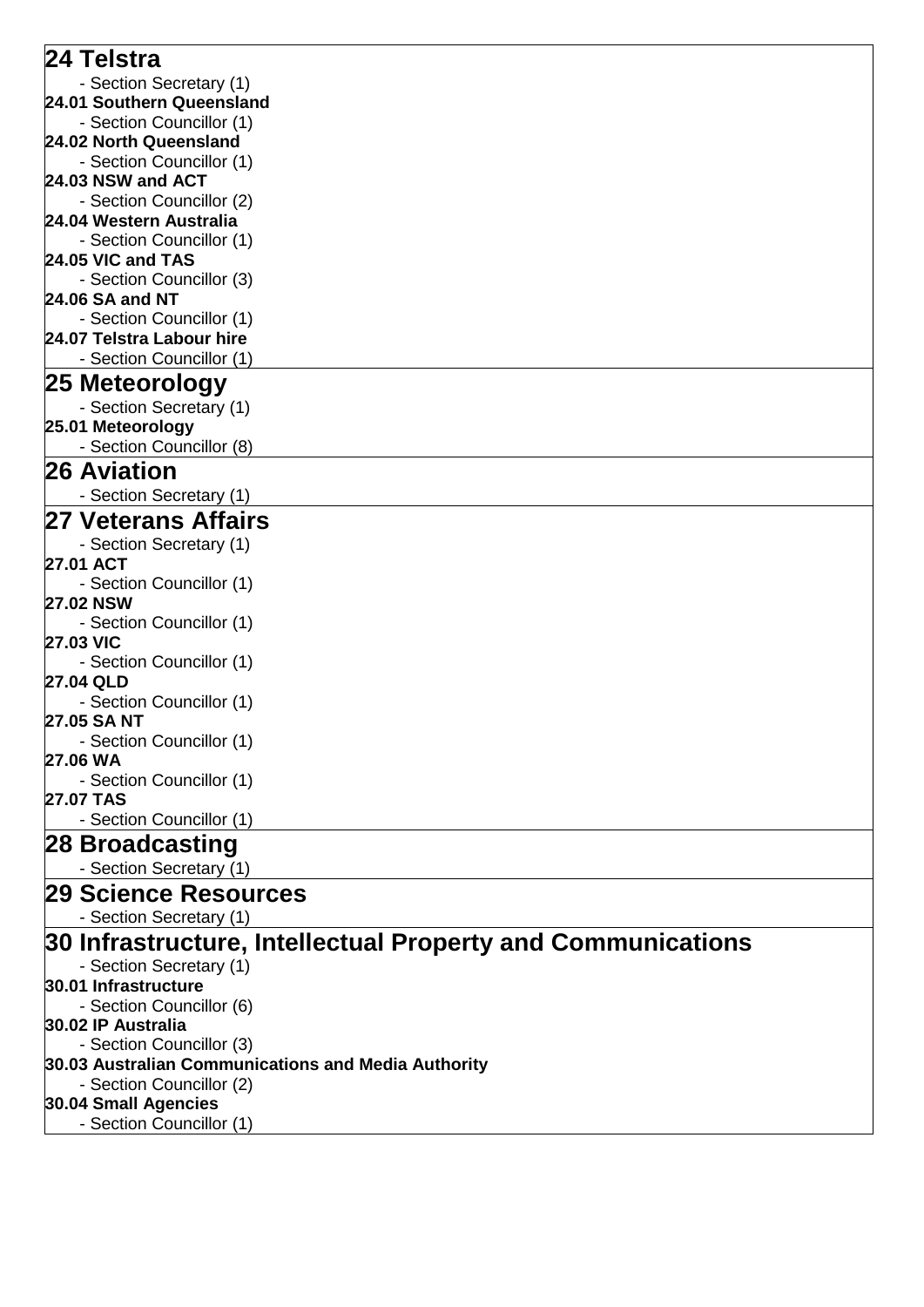| 31 Health                              |
|----------------------------------------|
| - Section Secretary (1)                |
| 31.01 ACT                              |
| - Section Councillor (4)               |
| 31.02 NSW                              |
| - Section Councillor (1)               |
| 31.03 Southern Australia               |
| - Section Councillor (1)               |
| 31.04 Northern Australia               |
| - Section Councillor (1)               |
| 31.05 Small Health Organisations       |
| - Section Councillor (1)               |
| 32 Electoral and Employment Regulation |
| - Section Secretary (1)                |
| 33 National Security                   |
| - Section Secretary (1)                |
| 34 Services Australia                  |
| - Section Secretary (1)                |
| - Section President (1)                |
| 34.01 Australian Capital Territory     |
| - Governing Councillor (1)             |
| 34.02 New South Wales                  |
| - Governing Councillor (2)             |
| 34.03 Southern Queensland              |
| - Governing Councillor (1)             |
| 34.04 South Australia                  |
| - Governing Councillor (1)             |
| 34.05 Northern Australia               |
| - Governing Councillor (1)             |
| 34.06 Western Australia                |
| - Governing Councillor (1)             |
| 34.07 Victoria                         |
| - Governing Councillor (1)             |
| 34.08 Tasmania                         |
| - Governing Councillor (1)             |
| 34 Human Services                      |
| 34.01 Australian Capital Territory     |
| - Section Councillor (1)               |
| 34.02 New South Wales                  |
| - Section Councillor (6)               |
| 34.03 Queensland                       |
| - Section Councillor (4)               |
| 34.04 South Australia                  |
| - Section Councillor (1)               |
| 34.05 Northern Territory               |
| - Section Councillor (1)               |
| 34.06 Western Australia                |
| - Section Councillor (1)               |
| 34.07 Victoria                         |
| - Section Councillor (3)               |
| 34.08 Tasmania                         |
| - Section Councillor (1)               |
|                                        |